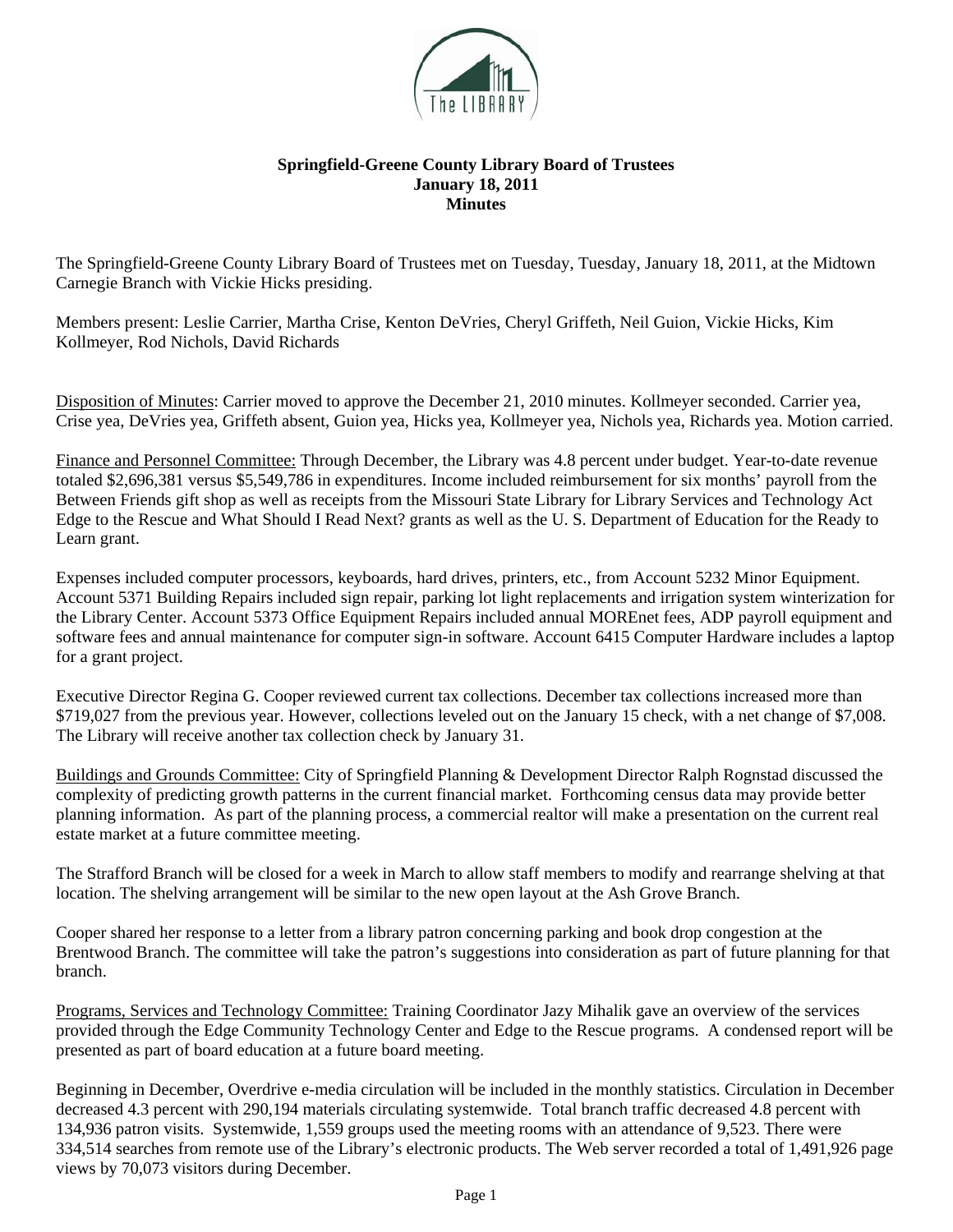Report of the Director: Cooper read a note received through an Ask a Librarian comment praising staff and thanking the Library for all they do for the community.

The 2009-2010 annual report is available online as well as at all Library locations.

The Library District and Springfield Regional Arts Council will share the center display space at the annual Salute to Legislators at the Capitol Plaza Hotel in Jefferson City.

Because of the popularity of e-book readers as Christmas gifts, most all of the titles owned by the Library were checked out. An order for additional titles was placed, staff created a list of alternative resources for patrons and classes on the use of e-readers will be offered at the Library Center, Brentwood and Republic, the branches with the most active e-reader populations.

Branch Manager Marilyn Prosser will retire on February 28, 2011.

Human Resources Director Lori Strawhun and Library Station Manager Melissa Davis will head up an ad hoc committee to consider ideas for employee recognition. They will present their recommendations to the Library Director by the end of March 2011.

The Rotary Club of Springfield and Rotary District 6080 have awarded the Library \$2,000 for the Racing to Read early literacy initiative.

The Library Foundation received \$6,000 in response to the 2010 year-end mailing, double the results from the 2009 mailing.

The second Food for Fines campaign will take place January 23-29, 2011, with patrons receiving a 50-cent credit toward overdue fine balances for each donated item of non-perishable food. All food donations will be given to the Ozarks Food Harvest.

The Library received notification that the Summer Reading Program grant for \$19,938 was approved.

In observance of the Civil War's 150<sup>th</sup> anniversary, the Library is making available frame-ready reprints of the 1872 Springfield detailed street map. The proceeds will go the Library Foundation for use in the Local History and Genealogy Department.

The Missouri Library Association Advocacy Day is February 8. Cooper, Associate Director Jim Schmidt and Community Relations Director Kathleen O'Dell will schedule meetings with legislators for that day. Any board member interested in attending was asked to let Cooper know so they can get registered.

Because the MLA Advocacy Day conflicts with the Buildings and Grounds Committee meeting, that meeting will be rescheduled. Commercial realtor Skip Liebman will make a presentation at the March 8 committee meeting.

The General Policy Review Committee consolidated, revised and clarified wording on the circulation policies. The Board requested changing the sentence about the non-resident annual fee to the following: "Residents living outside of Greene County will be charged an annual fee as determined by the Library Board of Trustees." The policy will be posted on the Library website. The Gift Policy will be reviewed next month.

Neil Guion's and Rod Nichols' terms on the Library Board will end on June 30, 2011. Cooper asked the board to begin thinking of names of potential board members to fill these vacancies. Guion is a city appointee and Nichols was appointed by the county commission. The first three-year terms for Vickie Hicks and Cheryl Griffeth will also end on June 30. Cooper will recommend both Hicks and Griffeth be reappointed to second three-year terms.

*Cheryl Griffeth arrived at the meeting.*